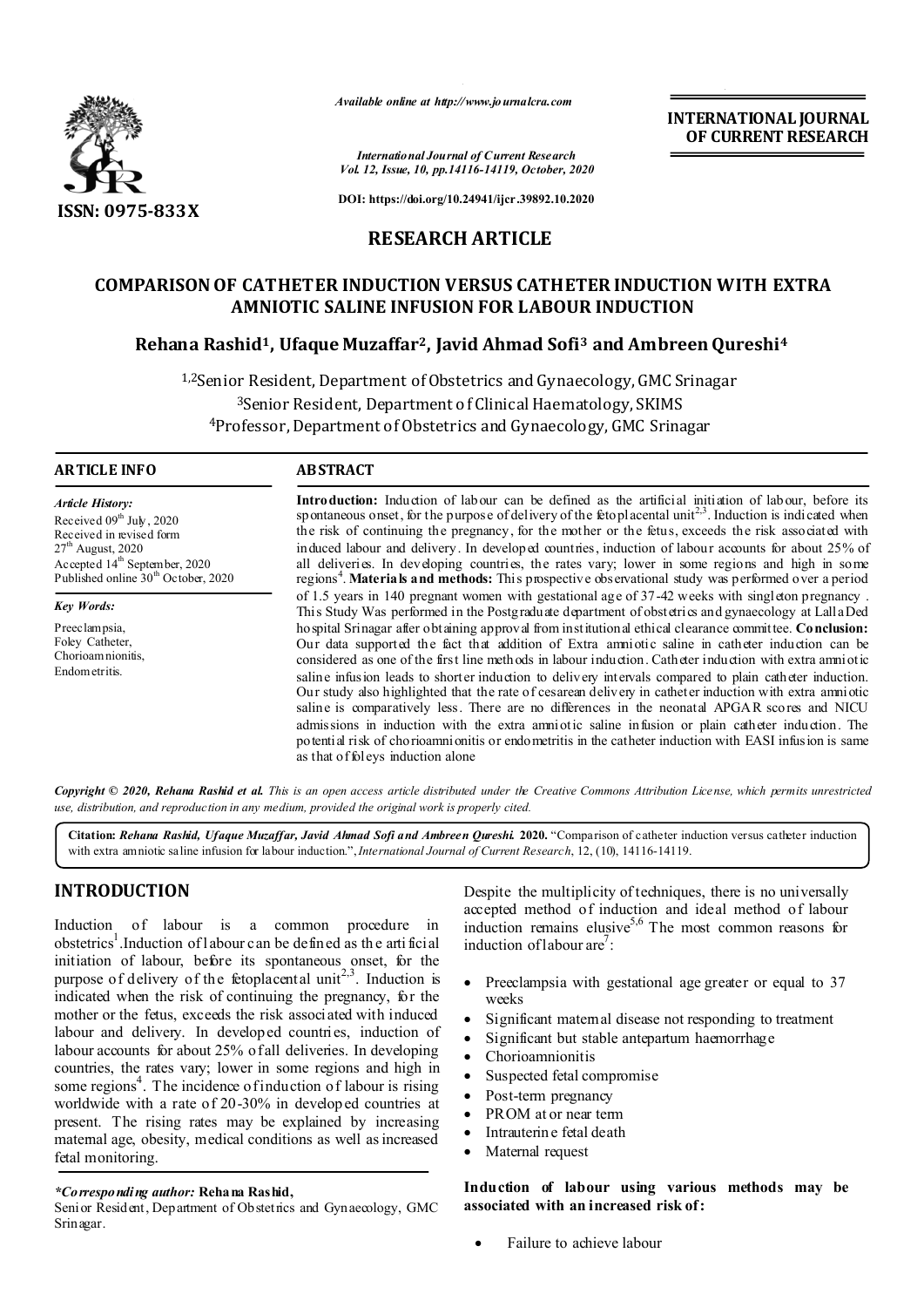- Cesarean section
- Operative vaginal delivery
- Tachysystole with or without FHR changes
- Chorioamnionitis
- Cord prolapse with ARM
- Inadvertent delivery of preterm infant in the case o f inadequate dating
- Uterine rupture in scarred and unscarred uteri

## **Factors that have been shown to influence success rates of induction include:**

- Bishop score
- Parity (prior vaginal delivery)
- BMI
- and estimated fetal weight and Maternal age<br>diabetes $8,9,10,11$ .

#### **There are two categories of artificial means of cervical ripening prior to labour induction:**

- Mechanical (Includes the foley catheter balloon with or without extra amniotic saline infusion and laminaria tents $)^{12}$ .
- Pharmacological (prostaglandins PGE1, PGE2, estrogen and Nitric oxide donors).

Mechanical devices dilate the cervix by accessing the fetal membrane, exert local pressure onto the cervix, overstretching the lower uterine segment and indirectly stimulating the secretion of prostaglandins<sup>13</sup> Mechanical methods are the oldest approaches used for induction of labour $14$ . Advantages proposed for these mechanical methods include simplicity of use, potential for reversibility, reduction in certain side effects such as excessive uterine activity, and low cost. Currently, Foley catheter balloon is the most commonly used mechanical device for labor induction, which acts not only as a m echanical dilator of the cervix but also a stimulator of endogenous prostaglandins release from the fetal membranes. Pharmacological preprations cause connective tissue softening, cervical effacement, and uterine activity $15,16$ .

## **AIMS AND OBJECTIVES**

The objective o f this study was to compare the effectiveness of intra cervical foley catheter and extra amniotic saline infusion in woman referred for labour induction

- To determine the time period between induction and delivery in each group
- Whether there is any increased need for cesarean delivery consequent to induced labour in each group.
- Perinatal outcome in each method of induction.

## **MATERIALS AND METHODS**

This prospective observational study was performed over a period of 1.5 years in 140 pregnant women with gestational age of 37-42 weeks with singleton pregnancy. This Study Was performed in the Postgraduate department of obstetrics and gynaecology at Lalla Ded hospital Srinagar after

obtaining approval from institutional ethical clearance committee.

## **Inclusion Criteria**

Primiparous woman; between 37 and 42 weeks gestation, With a singleton pregnancy, With the fetus in vertex presentation, An unfavourable cervix, defined as a Bishop score  $\leq 6$  and Intact membranes and reassuring fetal heart rate tracing.

## **Ex clusion Criteria**

- If there was significant vaginal bleeding
- If evidence of spontaneous labour
- Known contraindications to labour induction
- Fetal heart rate abnormalities
- Failure of successful placement of the Foley catheter
- Malpresentation
- Absent membranes

#### **Procedure**

Written informed consent was taken for participation in the study and after undergoing vaginal examination to determine the Bishop score, the patients were divided into two groups:

- Foley catheter group alone (A)
- Extra-amniotic saline infusion (B) group

The Foley Catheter was inserted for all patients in A and B groups after explaining the procedure to the patients. In group A, the catheter was pulled back against the internal os, traction w as applied and catheter taped against the abdomen of patient. In group B patients, normal saline 150cc was infused through the catheter port at 40 ml per hour into the extra- amniotic space. The catheter was removed after 12 hours after insertion, unless it had been expelled spontaneously or removed after spont aneous rupture of membranes.

#### **Outcome was made in terms of:**

1.Interval between start of induction in each group to active phase

- 2.Rate of induction success
- 3.Duration of labour
- 4.Rate of cesarean delivery
- 5.Neonatal APGAR score at 1 and 5 minutes

**Statistical Analysis:** Continuous variables were expressed as Mean  $\pm$ SD and categorical variables were summarized as frequencies. The statistical significance of the difference between two groups was based on p-value. p-value of  $\leq 0.05$ was considered to be statistically significant.

# **OBSERVATIONS AND RESULTS**

In our study, the mean gestational age was 38.26 weeks in group A and 38.60 weeks in group B**.** In our study the mean induction delivery interval in group A patients was 18.29 hours and in group B patients it was 14.89 hours. The difference was statistically significant (P value=0.009).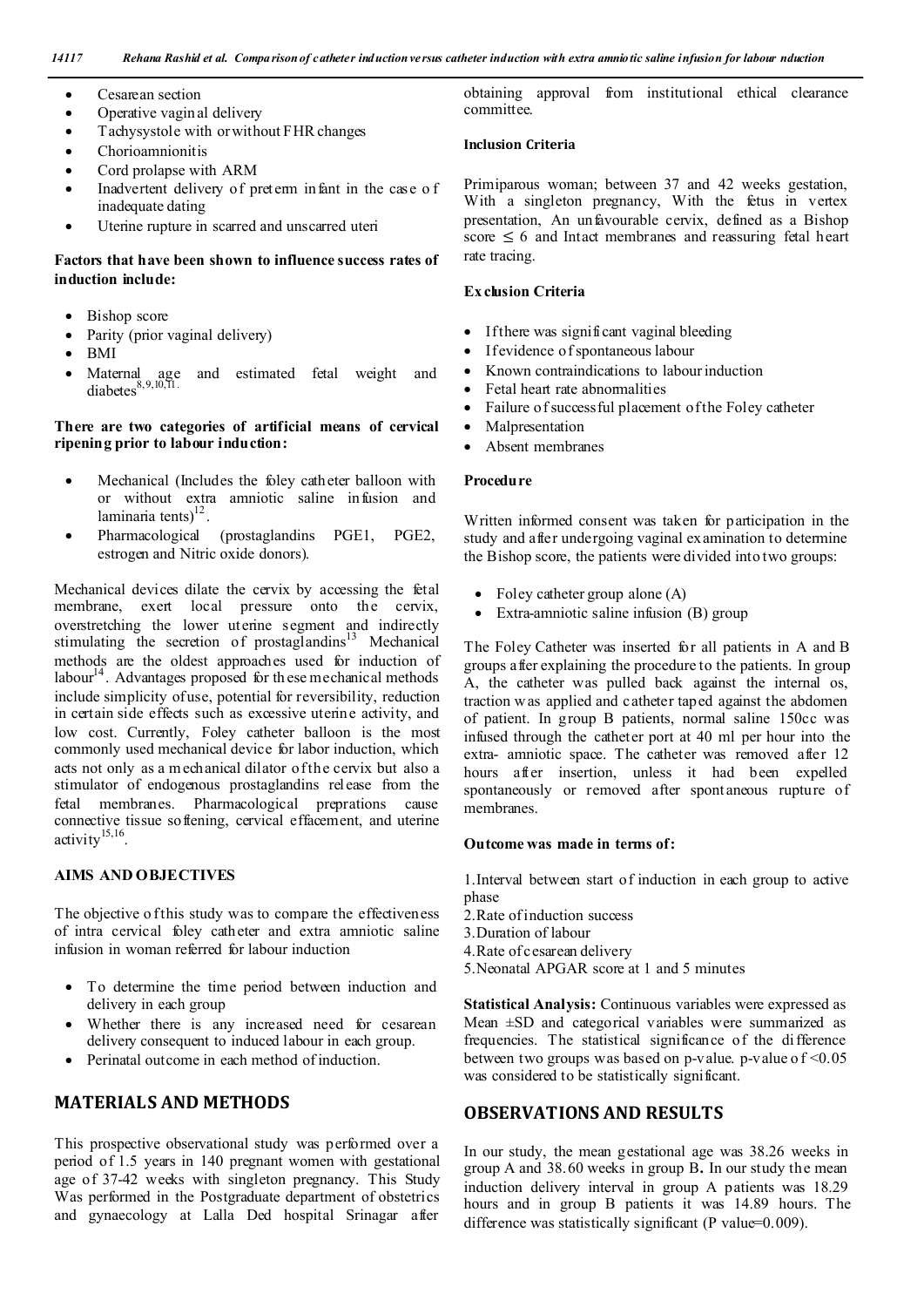

**Figure 1. Gestational age (weeks)**

| Comparison based on induction delivery interval (hours)<br>in two groups |    |             |           |          |          |  |
|--------------------------------------------------------------------------|----|-------------|-----------|----------|----------|--|
| <b>Induction</b><br>delivery Interval<br>(hours)                         | N  | <b>Mean</b> | <b>SD</b> | Range    | P-value  |  |
| <b>Group A</b>                                                           | 70 | 18.29       | 7.85      | $4 - 41$ |          |  |
| <b>Group B</b>                                                           | 70 | 14.89       | 7.35      | $3 - 39$ | $0.009*$ |  |

| Apgar score at 1 minute in two groups |                |                 |                |                 |         |  |
|---------------------------------------|----------------|-----------------|----------------|-----------------|---------|--|
| <b>Apgar score</b>                    | <b>Group A</b> |                 | <b>Group B</b> |                 |         |  |
|                                       | No.            | $%$ age         | No.            | %age            | P-value |  |
| 4                                     | 5              | 7.1             | 3              | 4,3             |         |  |
| 5                                     | 0              | 0.0             | $\Omega$       | 0.0             |         |  |
| 6                                     | 10             | 14.3            | 14             | 20.0            |         |  |
| 7                                     | 31             | 44.3            | 42             | 60.0            | 0.338   |  |
| 8                                     | 24             | 34.3            | 11             | 15.7            |         |  |
| <b>Total</b>                          | 70             | 100             | 70             | 100             |         |  |
| <b>Mean</b> <sup>t</sup> SD           |                | $6.98 \pm 1.07$ |                | $6.83 \pm 0.85$ |         |  |

## **Table III: Mode of delivery**

|                         |     | <b>Group A</b> | <b>Group B</b> |      |
|-------------------------|-----|----------------|----------------|------|
| <b>Mode of delivery</b> | No. | $%$ age        | No.            | %age |
| Normal                  | 26  | 37.1           | 41             | 58.6 |
| Instrumental(Vacuum)    | 4   | 5.7            | $\overline{2}$ | 2.9  |
| <b>LSCS</b>             | 40  | 57.2           | 27             | 38.6 |
| Total                   | 70  | 100            | 70             | 100  |